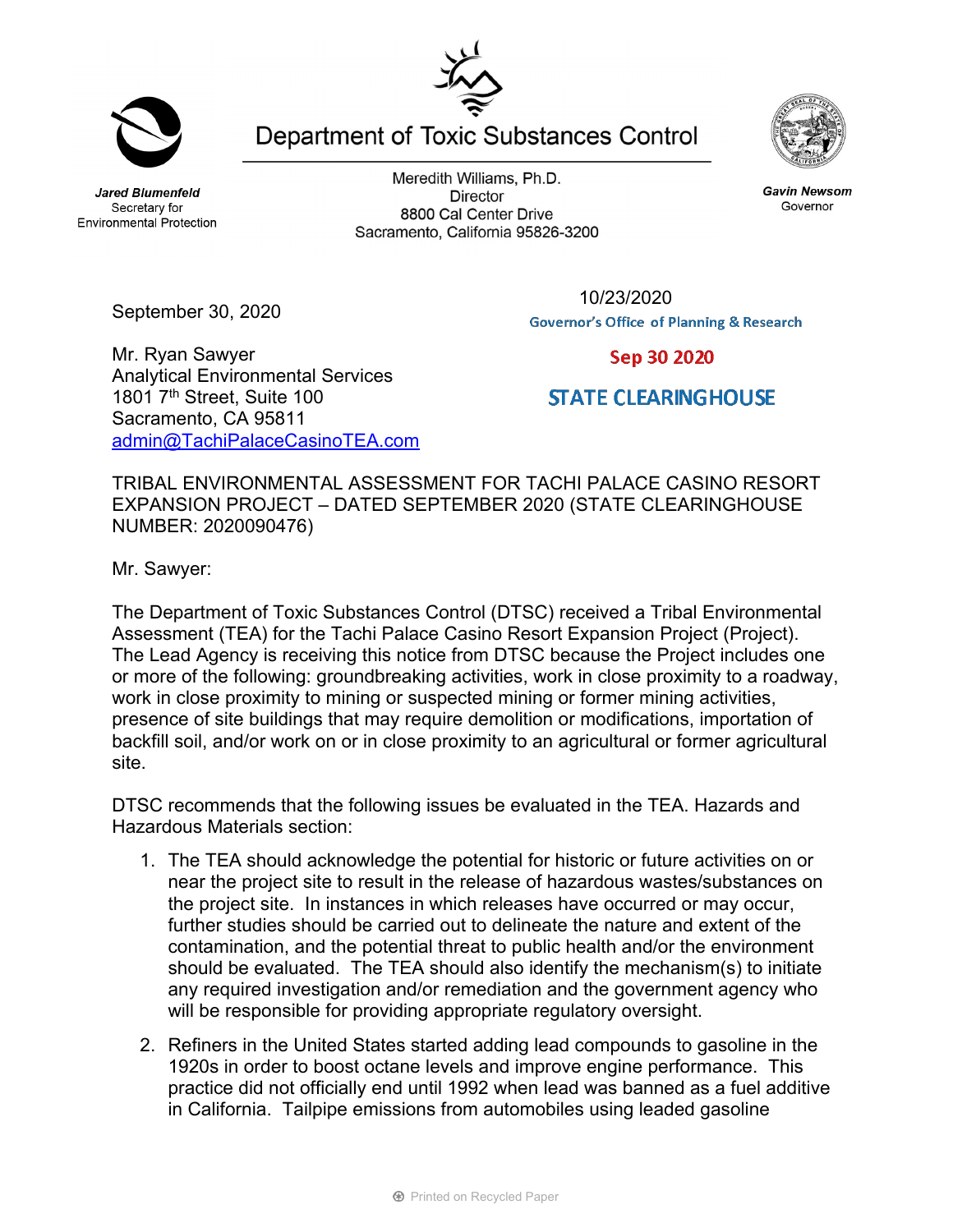contained lead and resulted in aerially deposited lead (ADL) being deposited in and along roadways throughout the state. ADL-contaminated soils still exist along roadsides and medians and can also be found underneath some existing road surfaces due to past construction activities. Due to the potential for ADL-contaminated soil DTSC, recommends collecting soil samples for lead analysis prior to performing any intrusive activities for the project described in the TEA.

- 3. If any sites within the project area or sites located within the vicinity of the project have been used or are suspected of having been used for mining activities, proper investigation for mine waste should be discussed in the TEA. DTSC recommends that any project sites with current and/or former mining operations onsite or in the project site area should be evaluated for mine waste according to DTSC's 1998 Abandoned Mine Land Mines Preliminary Assessment Handbook (https://dtsc.ca.gov/wp-content/uploads/sites/31/2018/11/aml\_handbook.pdf).
- 4. If buildings or other structures are to be demolished on any project sites included in the proposed project, surveys should be conducted for the presence of lead-based paints or products, mercury, asbestos containing materials, and polychlorinated biphenyl caulk. Removal, demolition and disposal of any of the above-mentioned chemicals should be conducted in compliance with California environmental regulations and policies. In addition, sampling near current and/or former buildings should be conducted in accordance with DTSC's 2006 *Interim Guidance Evaluation of School Sites with Potential Contamination from Lead Based Paint, Termiticides, and Electrical Transformers*  (https://dtsc.ca.gov/wpcontent/uploads/sites/31/2018/09/Guidance\_Lead\_ Contamination\_050118.pdf).
- 5. If any projects initiated as part of the proposed project require the importation of soil to backfill any excavated areas, proper sampling should be conducted to ensure that the imported soil is free of contamination. DTSC recommends the imported materials be characterized according to *DTSC's 2001 Information Advisory Clean Imported Fill Material* (https://dtsc.ca.gov/wpcontent/uploads/sites/31/2018/09/SMP\_FS\_Cleanfill-Schools.pdf).
- 6. If any sites included as part of the proposed project have been used for agricultural, weed abatement or related activities, proper investigation for organochlorinated pesticides should be discussed in the TEA. DTSC recommends the current and former agricultural lands be evaluated in accordance with DTSC's 2008 *Interim Guidance for Sampling Agricultural Properties (Third Revision)* (https://dtsc.ca.gov/wpcontent/uploads/sites/31/2018/09/Ag-Guidance-Rev-3-August-7-2008-2.pdf).

DTSC appreciates the opportunity to comment on the TEA. Should you need any assistance with an environmental investigation, please submit a request for Lead Agency Oversight Application, which can be found at: https://dtsc.ca.gov/wp